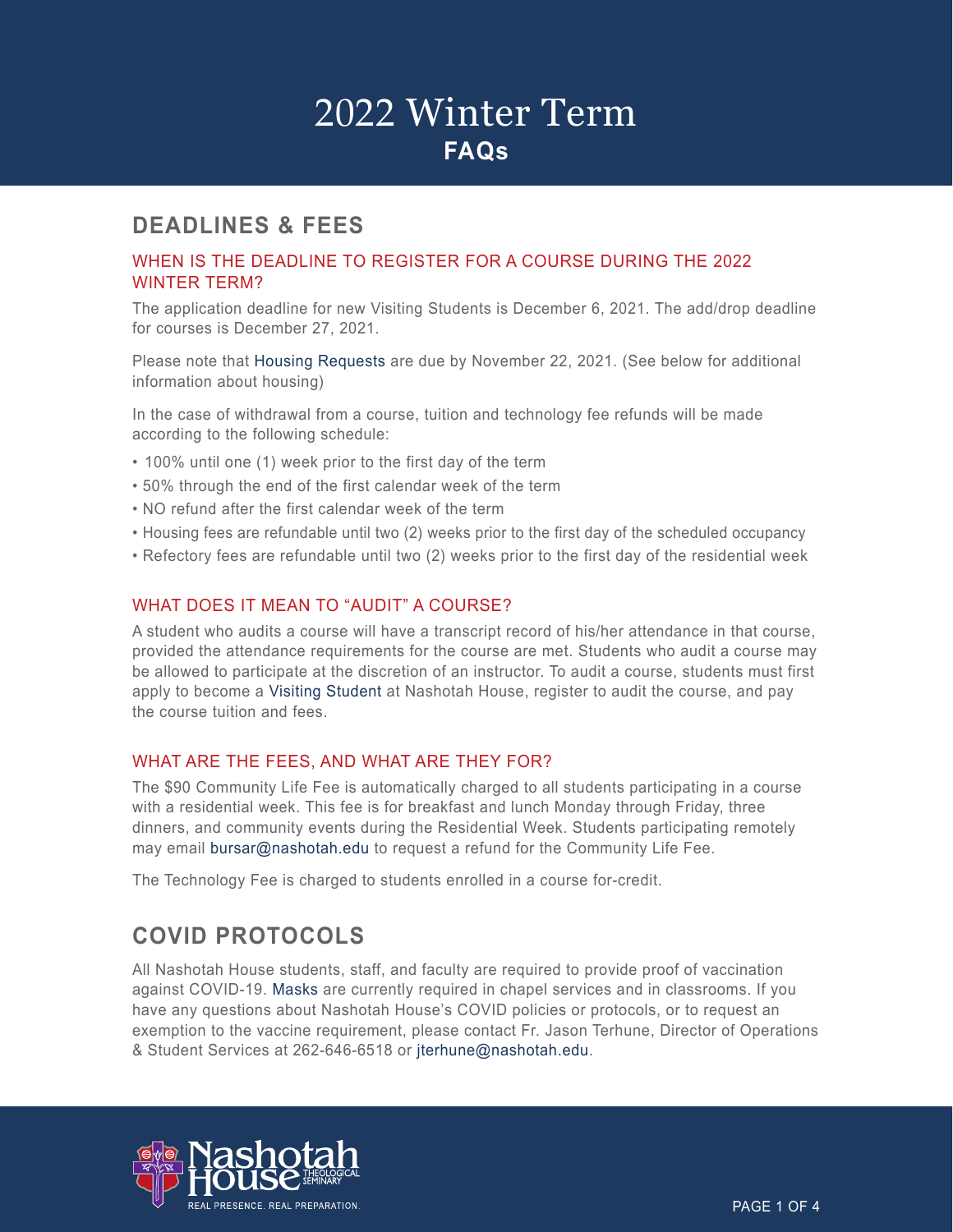## **SCHEDULE**

### WHEN IS MY COURSE'S RESIDENTIAL WEEK?

| <b>JANUARY 3-7</b>                                | JANUARY 10-14                           |
|---------------------------------------------------|-----------------------------------------|
| HT 712/812:                                       | BI 501:                                 |
| Scripture & the Sacraments in the 16th Century*** | Introduction to Biblical Interpretation |
| HT 719/819:                                       | CH 601:                                 |
| Pierced by Love: Retrieving Lectio Divina         | Anglican & Episcopal Church History     |
| BI 710/810:                                       | MT 503:                                 |
| The Bible & Christian Formation***                | Moral Theology                          |

*\*\*\* This course has the option for remote participation*

### WHAT IS THE SCHEDULE DURING THE WINTER TERM RESIDENTIAL WEEKS? **SUNDAY**

| 4:30 PM | Evening Prayer & Mass        |
|---------|------------------------------|
| 5:30 PM | Welcome Dinner & Orientation |

#### MONDAY - FRIDAY

| 7:45 AM            | Morning Prayer & Holy Eucharist   |
|--------------------|-----------------------------------|
| 8:45 AM            | <b>Breakfast</b>                  |
| 9:40 AM - 12:20 PM | <b>Morning Class Session</b>      |
| 12:30 PM           | Lunch                             |
| $1:40 - 4:15$ PM   | Afternoon Class Session           |
| 4:30 PM            | <b>Evening Prayer or Evensong</b> |

- Benediction of the Blessed Sacrament (optional) is held on Wednesday, immediately following Evensong.
- Thursday, January 6, is the Feast of Epiphany and will be celebrated with a Sung Mass with incense at the morning chapel service.
- Dinners will be served on Sunday, Tuesday, and Thursday evenings. Thursday evening's meal will include the entire campus community.

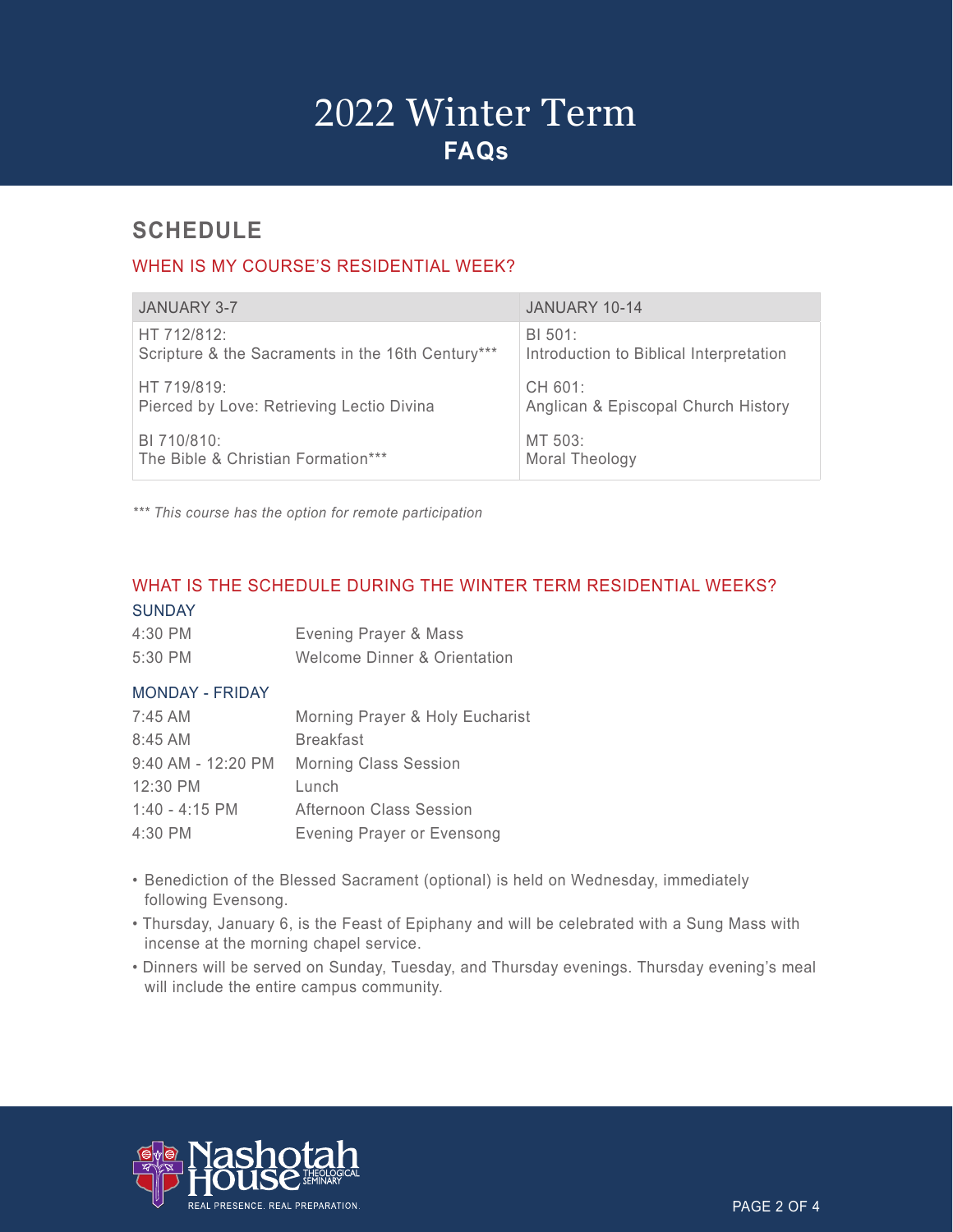### **HOUSING, MEALS & TRANSPORTATION**

#### IS ON-CAMPUS HOUSING AVAILABLE?

[Housing Requests](https://nashotah.edu/academics/student-resources/request-housing/) **must be submitted by November 22, 2021**. After that time, you may check with Facilities Manager, Kelly Medina at [kmedina@nashotah.edu,](mailto: kmedina@nashotah.edu) to see if any housing units are available. We also have relationships with several local hotels, where we will reserve a block of rooms at a discounted rate.

#### IF MY FAMILY IS STAYING WITH ME, CAN THEY ATTEND MORNING AND EVENING PRAYER?

Yes. Please let Dr. Watkins [\(jwatkins@nashotah.edu\)](mailto: jwatkins@nashotah.edu) and Kelly Medina [\(kmedina@nashotah.edu\)](mailto: kmedina@nashotah.edu) know if you plan to bring your family to campus.

#### IS THE REFECTORY OPEN DURING THE WINTER TERM?

The refectory is open when classes are in session. Delicious, freshly prepared food will be safely offered buffet-style for breakfast and lunch. Based on the information included in your application materials, our chef will make every effort to accommodate food allergies and sensitivities.

#### IS DINNER PROVIDED?

Dinner will be provided on Sunday, Tuesday, and Thursday evenings, and a list of area grocery stores and restaurants (including those with contact-free, curbside pick-up) will be made available. The Nashotah House campus is only a few miles from the nearest restaurants and grocery stores.

#### IF MY FAMILY IS STAYING WITH ME, CAN THEY EAT MEALS AT THE HOUSE?

The Community Life Fee covers the cost of meals for the student only, but guests/family may be included for \$90 per person. There is no charge for children under age three.

#### TRAVEL TO CAMPUS

The closest airport is General Mitchell International (MKE), and the travel time to and from the Milwaukee airport to Nashotah House is 40-45 minutes. We recommend either renting a car or coordinating a ride from the airport with other students participating in the Residential Week. You may also utilize Uber or Lyft for transportation to and from campus (please note that fees normally range from \$50-70 one way). At times, rental cars can cost about the same or less than round-trip transportation service fees. Campus visitors have also utilized a shuttle service to and from the Milwaukee airport called Go Riteway ([www.goriteway.com\)](http://www.goriteway.com/). This option is more expensive at up to \$200 roundtrip. If you do book with this service, please make them aware that you are a guest of Nashotah House.